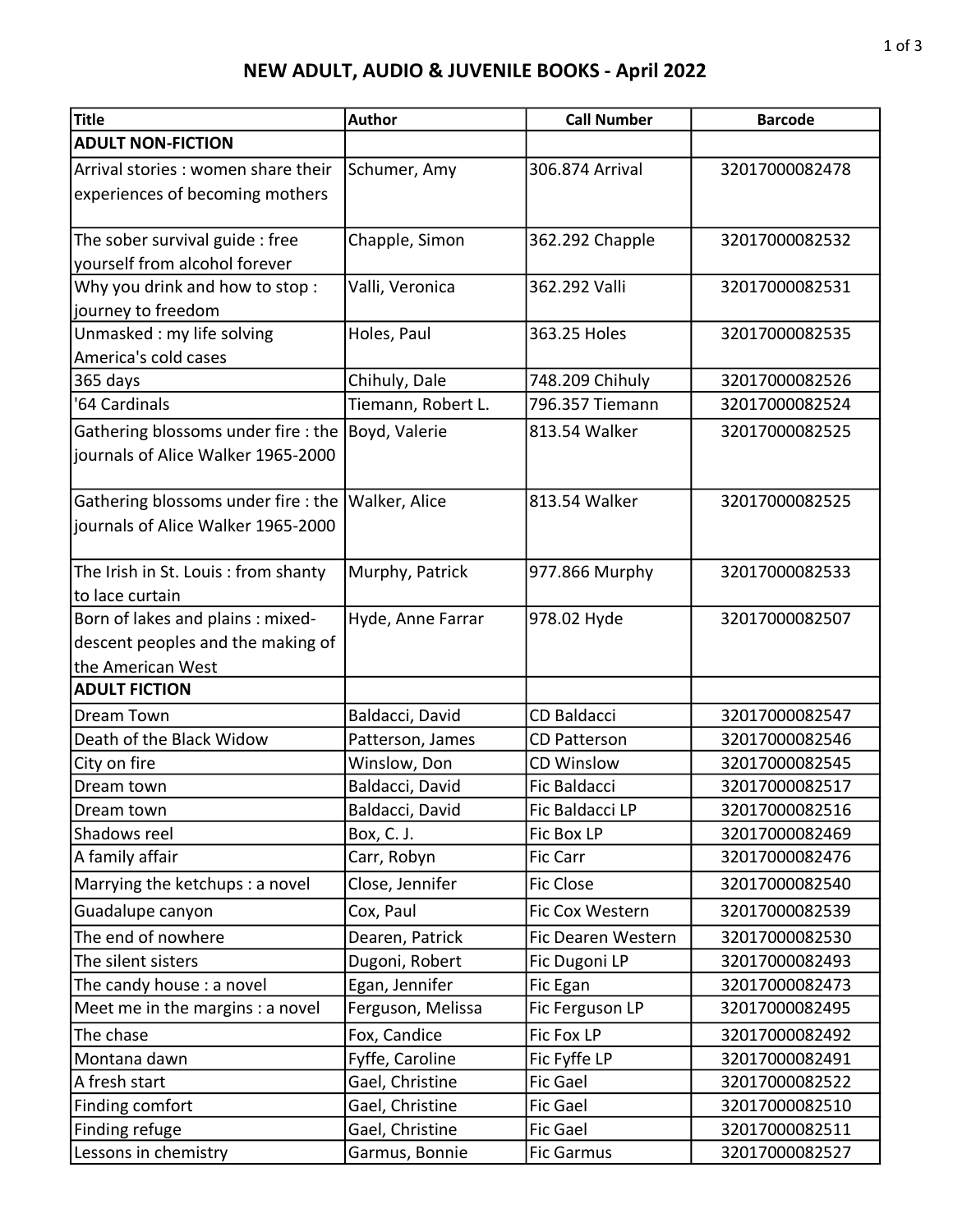## NEW ADULT, AUDIO & JUVENILE BOOKS - April 2022

| <b>Title</b>                     | <b>Author</b>          | <b>Call Number</b>      | <b>Barcode</b> |
|----------------------------------|------------------------|-------------------------|----------------|
| Present danger                   | Goddard, Elizabeth     | Fic Goddard LP          | 32017000082494 |
| Crimson summer                   | Graham, Heather        | Fic Graham              | 32017000082472 |
| Unlikely animals                 | Hartnett, Annie        | <b>Fic Hartnett</b>     | 32017000082508 |
| Robert Ludlum's The Treadstone   | Hood, Joshua           | Fic Hood                | 32017000082470 |
| transgression                    |                        |                         |                |
| The Truth about Melody Browne    | Jewell, Lisa           | <b>Fic Jewell</b>       | 32017000082451 |
| The Fervor: a novel              | Katsu, Alma            | <b>Fic Katsu</b>        | 32017000082541 |
| The Baxters : a prequel          | Kingsbury, Karen       | Fic Kingsbury           | 32017000082543 |
| Portrait of a thief : a novel    | Li, Grace D.           | Fic Li                  | 32017000082475 |
| Sea of tranquility               | Mandel, Emily St. John | <b>Fic Mandel</b>       | 32017000082477 |
| The children on the hill         | McMahon, Jennifer      | Fic McMahon             | 32017000082537 |
| Summer on the island             | Novak, Brenda          | <b>Fic Novak</b>        | 32017000082471 |
| Death of the black widow         | Barker, J. D.          | <b>Fic Patterson</b>    | 32017000082519 |
| Death of the black widow         | Barker, J. D.          | <b>Fic Patterson LP</b> | 32017000082520 |
| Kingdom of bones : a Sigma Force | Rollins, James         | <b>Fic Rollins</b>      | 32017000082518 |
| novel                            |                        |                         |                |
| <b>Blood sugar</b>               | Rothchild, Sascha      | <b>Fic Rothchild</b>    | 32017000082515 |
| The investigator                 | Sandford, John         | <b>Fic Sandford</b>     | 32017000082497 |
| What happened to the Bennetts    | Scottoline, Lisa       | Fic Scottoline LP       | 32017000082538 |
| Weather girl                     | Solomon, Rachel Lynn   | Fic Solomon LP          | 32017000082490 |
| Beautiful : a novel              | Steel, Danielle        | <b>Fic Steel</b>        | 32017000082514 |
| Beautiful: a novel               | Steel, Danielle        | <b>Fic Steel LP</b>     | 32017000082536 |
| Memphis: a novel                 | Stringfellow, Tara M.  | <b>Fic Stringfellow</b> | 32017000082474 |
| Summer at the cape               | Thayne, RaeAnne        | Fic Thayne              | 32017000082496 |
| The good left undone : a novel   | Trigiani, Adriana      | Fic Trigiani            | 32017000082542 |
| The Bookseller's promise         | Wiseman, Beth          | Fic Wiseman             | 32017000082521 |
| A safe house                     | Woods, Stuart          | Fic Woods LP            | 32017000082498 |
| <b>JUVENILE</b>                  |                        |                         |                |
| Together we ride                 | Bolling, Valerie       | E Bolling               | 32017000082534 |
| Secrets of the apple tree        | Brown, Carron          | E Brown                 | 32017000082506 |
| Sydney & taylor and the great    | Davies, Jacqueline     | E Davies Reader         | 32017000082483 |
| friend expedition                |                        |                         |                |
| This book is not for you!        | Hale, Shannon          | <b>E</b> Hale           | 32017000082512 |
| Only one                         | Hopkinson, Deborah     | E Hopkinson             | 32017000082468 |
| Chester van Chime who forgot how | Monsen, Avery          | E Monsen                | 32017000082489 |
| to rhyme                         |                        |                         |                |
| I hate borsch!                   | Nayberg, Yevgenia      | E Nayberg               | 32017000082513 |
| How to build a human : in seven  | Turner, Pamela S.      | J 599.938 Turner        | 32017000082488 |
| evolutionary steps               |                        |                         |                |
| The Dorktacular terror           | Allegra, Mike          | Jr Allegra              | 32017000082504 |
| The E.T. entanglement            | Allegra, Mike          | Jr Allegra              | 32017000082500 |
| The Pond Ness monster            | Allegra, Mike          | Jr Allegra              | 32017000082501 |